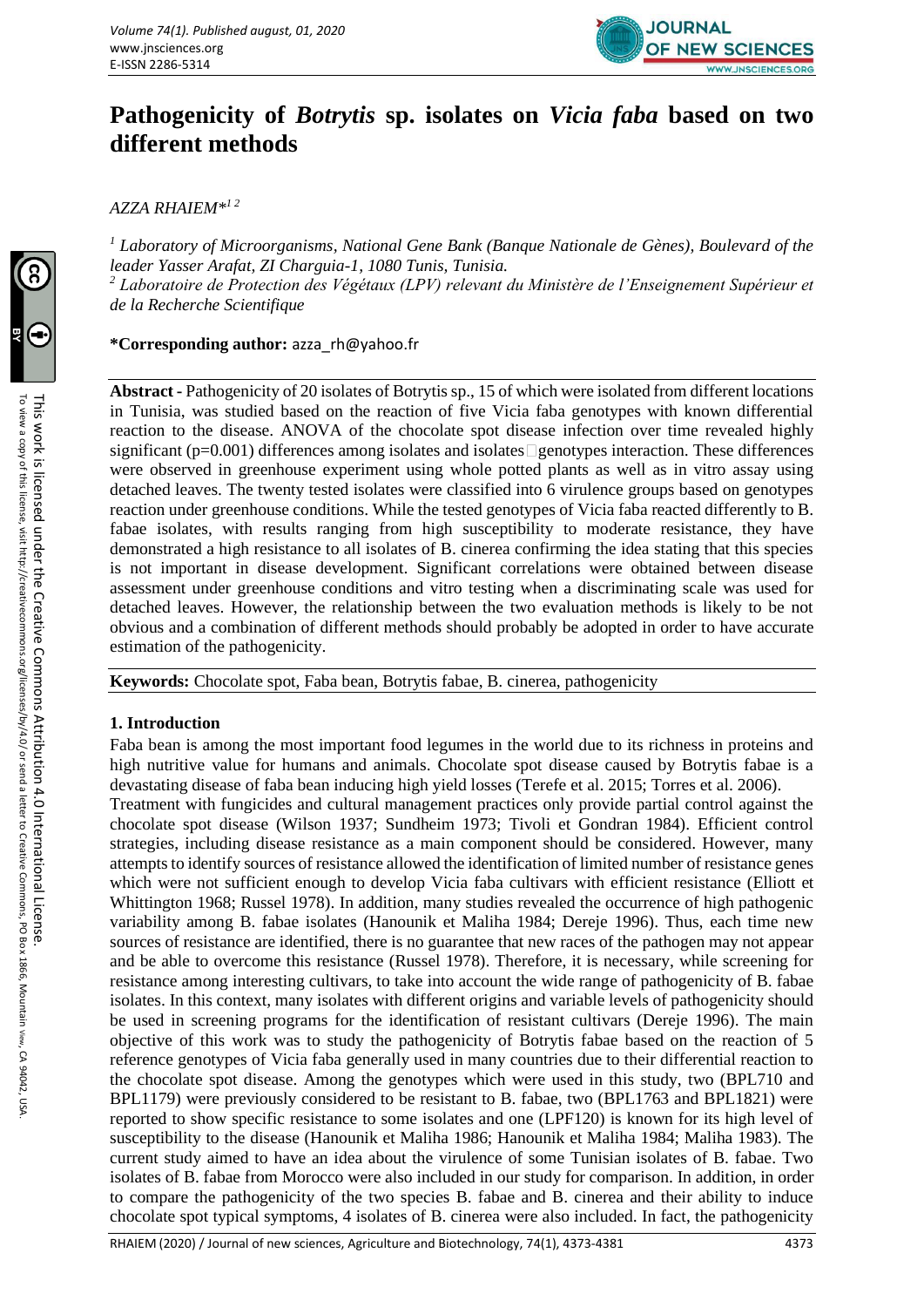

of the two species and their ability to induce chocolate spot symptoms have been subject to many controversies. Generally, B. fabae is considered to be the main causal agent of the disease, whereas B. cinerea is often considered to be secondary (Harrisson 1984). Some reports stated that B. fabae is more pathogenic than B. cinerea. More frequently, we agree to admit that both B. fabae and B. cinerea may induce the same typical chocolate spot symptoms but only B. fabae can lead to the aggressive stage under natural conditions (Hashim et al. 1997). Different evaluation methods, including the assessment of infected leaves, the extent of necrosis, the diseased leaf area or the number of lesions may be adopted (Tivoli et al. 1986).

# **Material and methods**

## **Sampling**

Leaves of Vicia faba showing typical chocolate spot symptoms were collected from different locations in Tunisia. Small pieces of 1-2 mm² in surface were cut from the lesions and deposited onto Water-Agar medium after surface disinfection with 3% Sodium Hypochlorite and incubated at 20±2°C. Purified cultures were transferred to Potato-Dextrose-Agar medium (PDA). Additional reference isolates from Tunisia, France and Morocco were also included in this study. All isolates were single-spored (Onfroy 1997) and maintained on PDA and Malt extract media after developing typical sclerotia. Inoculum was prepared by cultivating single-spored isolates on Faba bean-Leaf-Dextrose-Agar (FLDA) (Tivoli et al. 1986), incubating them under a cycle of 12h darkness and 12h near ultraviolet light UV light and a temperature of  $20\degree$   $2^\degree$ C. Spore suspensions were prepared from 14-days old cultures and concentrations were adjusted to  $5 \square 105$  spores/ml for each isolate. Only small lesions corresponding to the aggressive stage of infection were selected for isolating the pathogen. Widely spread lesions were avoided to minimize the risk of isolating saprobes, particularly B. cinerea. In fact, the latter may develop on primary lesions caused by B. fabae and can often be isolated and mistaken for being the causal agent (Harrisson 1984). B. fabae isolates were checked based on their growth and morphological characters as described by Onfroy (1997).

## **Pathogenicity testing**

#### **Greenhouse assay**

Five genotypes, BPL710 and BPL1179 from Ecuador (Hanounik et Robertson 1996), BPL1821 and BPL1763 from Ethiopia (Dereje 1996) and LPF120 with unknown origin, were used. Seeds were sown in plastic pots under greenhouse conditions at 5 seeds/pot and 3 pots were used as replicates for each genotype. Thus, 15 plants per genotype and 75 plants per isolate were considered. The experiment, consisting of a total of 1500 plants, was organized according to a completely randomized factorial plot with 3 replicates. Inoculation was performed on 3-weeks-old seedlings using spore suspensions of each isolate of either B. fabae or B. cinerea. Pots were kept in the greenhouse under a temperature of  $20\square 2^{\circ}\mathsf{C}$ , and individually covered with plastic bags to ensure high humid conditions more favorable for initiation and development of infection. Disease was scored 5, 12 and 19 days after inoculation using a 0-9 scale for disease assessment on leaves (Ding et al. 1993). The classification of the different genotypes regarding their resistance, from highly resistant (HR) to highly susceptible (HS) was based on mass disease index (MDI) (Ding et al. 1993).

#### **Detached leaves assay**

Following disease initiation in pots under greenhouse conditions, 6 leaflets per genotype and per isolate were detached from the 9nth node of the plants 14 days after inoculation. All selected leaves were at the first stage of infection (1 with the scale) corresponding to the presence of only few chocolate spot dots covering less than 5% of the leaf surface. Detached leaves were surface cleaned with sterile distilled water, dried between two layers of sterile filter paper then placed in Petri dishes containing sterile filter paper humidified with 10 ml of sterile distilled water. Petiols uniting the two leaflets were longitudinally cut to avoid interactions between leaflets of the same leaf. A piece of sterile cotton humidified with sterile distilled water was placed onto petiols end in order to maintain their turgidity state and prevent an eventual dryness (Hashim et al. 1997; Khalil et Harrisson 1981). Three leaflets were deposited per plate and two replicates (2 plates) were adopted according to a completely randomized factorial plot with two factors. Plates were incubated at  $20\degree\text{2}^\circ\text{C}$  and disease assessment on detached leaves was performed 24, 48 and 96h later according to a 1-4 scale adopted for detached leaves (Hanounik et Maliha 1986). Mean disease indexes on detached leaves (IMF) were calculated. The infected leaf surface was assessed 120h after incubation, by determining the leaf surface covered by the disease spots, using an area-measurement system (At-Delta-T. Devides; Durevell, Cambridge, England).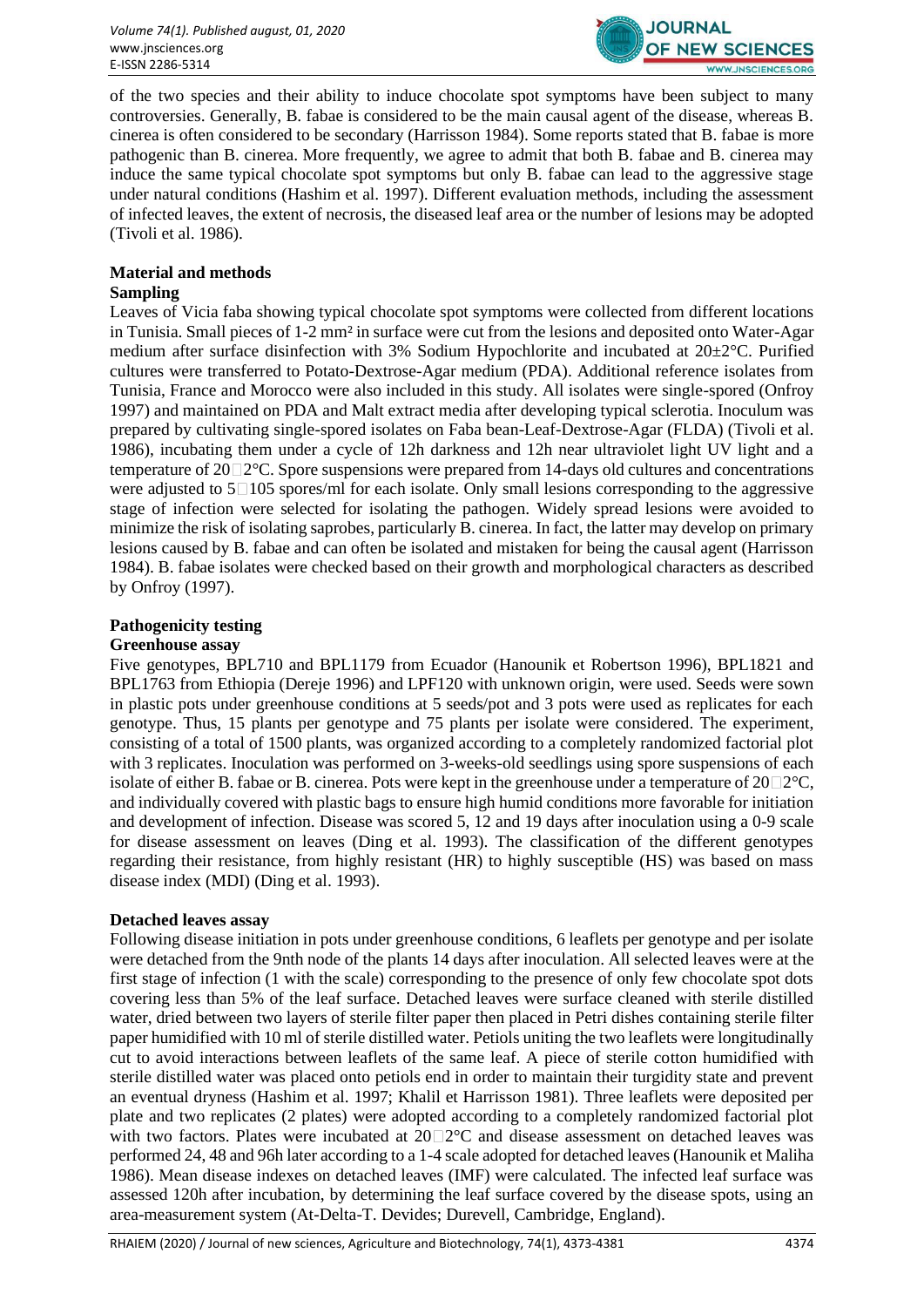

#### **Statistical analysis**

Data collected from the two performed experiments were subject to statistical analysis using the STATISTICA computer statistical package (Statsoft France 1997, Maisons-Alfort, France). ANOVA was applied to each of the disease indexes at different dates either on the whole plants in the grennhouse or on detached leaves. Means were separated using the Least Significant Difference (LSD) Test. Correlations between disease assessment from the two assays were also determined.

#### **Results and discussion**

## **Sampling and identification**

Sixteen single-spored isolates of B. fabae and 4 of B. cinerea were selected based on their growth and morphological features which were consistent with those stated by Onfroy (1997) (Table 1).

| <b>Table 1.</b> Isolates of <i>Botrytis</i> spp. obtained and used in this study |                  |                              |  |  |  |  |
|----------------------------------------------------------------------------------|------------------|------------------------------|--|--|--|--|
| <b>Isolates</b>                                                                  | <b>Species</b>   | location                     |  |  |  |  |
| IB <sub>f2</sub>                                                                 | Botrytis fabae   | Tunisia (Korba)              |  |  |  |  |
| IBf6                                                                             | B. fabae         | Tunisia (Haouaria)           |  |  |  |  |
| IBf7                                                                             | B. fabae         | Tunisia (Haouaria)           |  |  |  |  |
| IBf12                                                                            | B. fabae         | Tunisia (Utique, Bizerte)    |  |  |  |  |
| IBf23                                                                            | B. fabae         | Tunisia (Sidi Hothman, Beja) |  |  |  |  |
| IBf <sub>24</sub>                                                                | B. fabae         | Tunisia (Beja)               |  |  |  |  |
| IBf26                                                                            | B. fabae         | Tunisia (Beja)               |  |  |  |  |
| IBf27                                                                            | B. fabae         | Tunisia (Beja)               |  |  |  |  |
| IBf33                                                                            | B. fabae         | Tunisia (El Fahs)            |  |  |  |  |
| IBf34                                                                            | B. fabae         | Tunisia (El Araybia)         |  |  |  |  |
| Bf1                                                                              | B. fabae         | Tunisia (Tamazrat)           |  |  |  |  |
| Bf <sub>2</sub>                                                                  | B. fabae         | Tunisia (Ariana)             |  |  |  |  |
| Bf3                                                                              | B. fabae         | Tunisia (Mateur)             |  |  |  |  |
| Bf6                                                                              | B. fabae         | Tunisia (Oued Beja)          |  |  |  |  |
| Rabat I                                                                          | B. fabae         | Morocco                      |  |  |  |  |
| Rabat II                                                                         | B. fabae         | Morocco                      |  |  |  |  |
| Bc Kelibia                                                                       | Botrytis cinerea | Tunisia (Cap Bon)            |  |  |  |  |
| Bc II                                                                            | B. cinerea       | France                       |  |  |  |  |
| Bc air fr                                                                        | B. cinerea       | France                       |  |  |  |  |
| Bc Angl                                                                          | B. cinerea       | UK                           |  |  |  |  |

On PDA and Malt extract media, B. fabae isolates presented thin, flush, slow-growing mycelia starting in locks, while B. cinerea isolates have rather aerial and loose rapid-growing mycelia with regular start. On FLDA medium, conidiophores of B. fabae were tight with dense sporulation while those of B. cinerea were loose with diffuse sporulation. ², developing on Malt extract and PDA media were smaller (1-1.7 mm) and more abundant for B. fabae isolates while they were quiet absent or very few but larger in size (2-5 mm) for B. cinerea. Conidia of B. fabae were clearly less abundant and larger in size (16-25  $\Box$  13-16 $\Box$ ) than those of B. cinerea (8-14  $\Box$  6-9 $\Box$ ). In addition, Conidiophores of B. cinerea presented more ramifications than those of B. fabae (Figure 1A-B).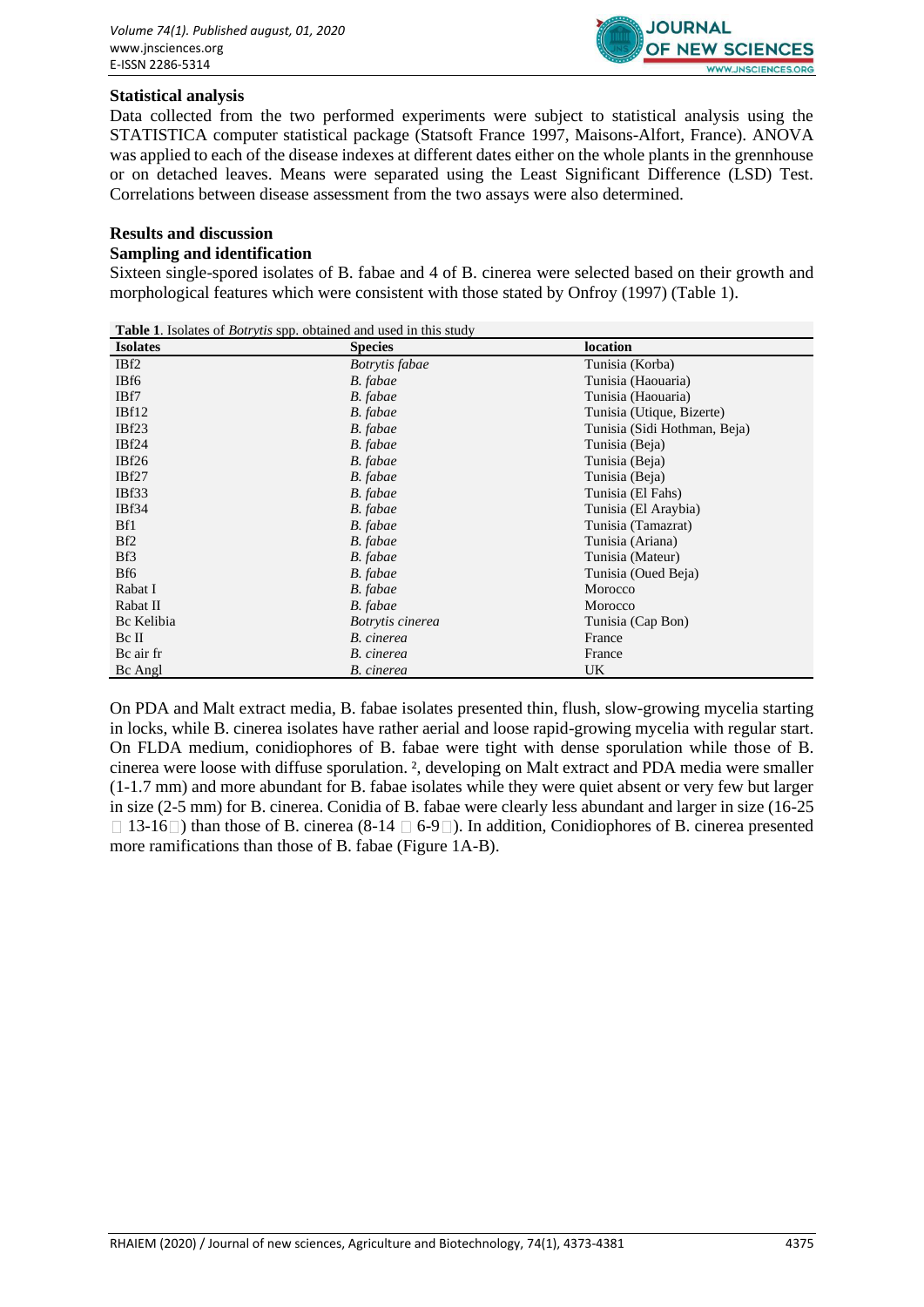



**Figure 1**. Microscopic and pathogenic variation observed among B. fabae vs. B. cinerea isolates: A. Coniophores and conidia of B. fabae; B. Conidiophores and conidia of B. cinerea; C. Necrosis induced by B. fabae on Vicia faba plants under greenhouse conditions; D. limited faint spots induced by B. cinerea on V. faba plants in the greenhouse; E. Symptoms induced by B. fabae on detached leaves of resistant (left) and susceptible (right) V. faba genotypes in vitro; F. Symptoms induced by B. cinerea on detached leaves of resistant (left) and susceptible (right) V. faba genotypes in vitro.

#### **Pathogenicity of Botrytis sp. isolates under greenhouse conditions**

ANOVA analysis revealed a highly significant effect of the isolates as well as the interaction (isolate ×genotype) on the disease development over time for Mass Disease Indexes MDI1, MDI2 and MDI3 determined respectively 5, 12 and 19 days after inoculation. These results demonstrated a highly significant difference between Botrytis spp. isolates regarding their virulence and aggressively and their specificity on infecting the different V. faba genotypes as well (table2).

| <b>Source</b>      | Mass disease index/ (days after inoculation) <sup>a</sup> |             |                       |  |  |  |
|--------------------|-----------------------------------------------------------|-------------|-----------------------|--|--|--|
| of variation       | MDI1(5d)                                                  | MDI2 (12d)  | MDI3 (19d)            |  |  |  |
| Isolates           | 2740,797***                                               | 6238,495*** | 5817,267***           |  |  |  |
| Genotypes          | $1634,129***$                                             | 293.369ns   | 231,094 <sup>ns</sup> |  |  |  |
| Isolates×Genotypes | $160,959***$                                              | 351,287***  | 407,971***            |  |  |  |
| Residue            | 54,448                                                    | 129,806     | 104,831               |  |  |  |
| $R^2$              | 0,86                                                      | 0.85        | 0,87                  |  |  |  |
| CV(%)              | 31,28                                                     | 20,06       | 15,15                 |  |  |  |

**Table 2.** ANOVA of Mass Disease Indexex (MDI1, MD2 and MDI3) determined 5, 12 and 19 days after inoculation of 5 Vicia faba genotypes by 20 isolates of Botrytis spp.

a Values are mean squares.

\* Significant at 0.01<P<0.05; \*\* significant at 0.001<P<0.01; \*\*\* significant at P<0.001; ns, not significant at 5%.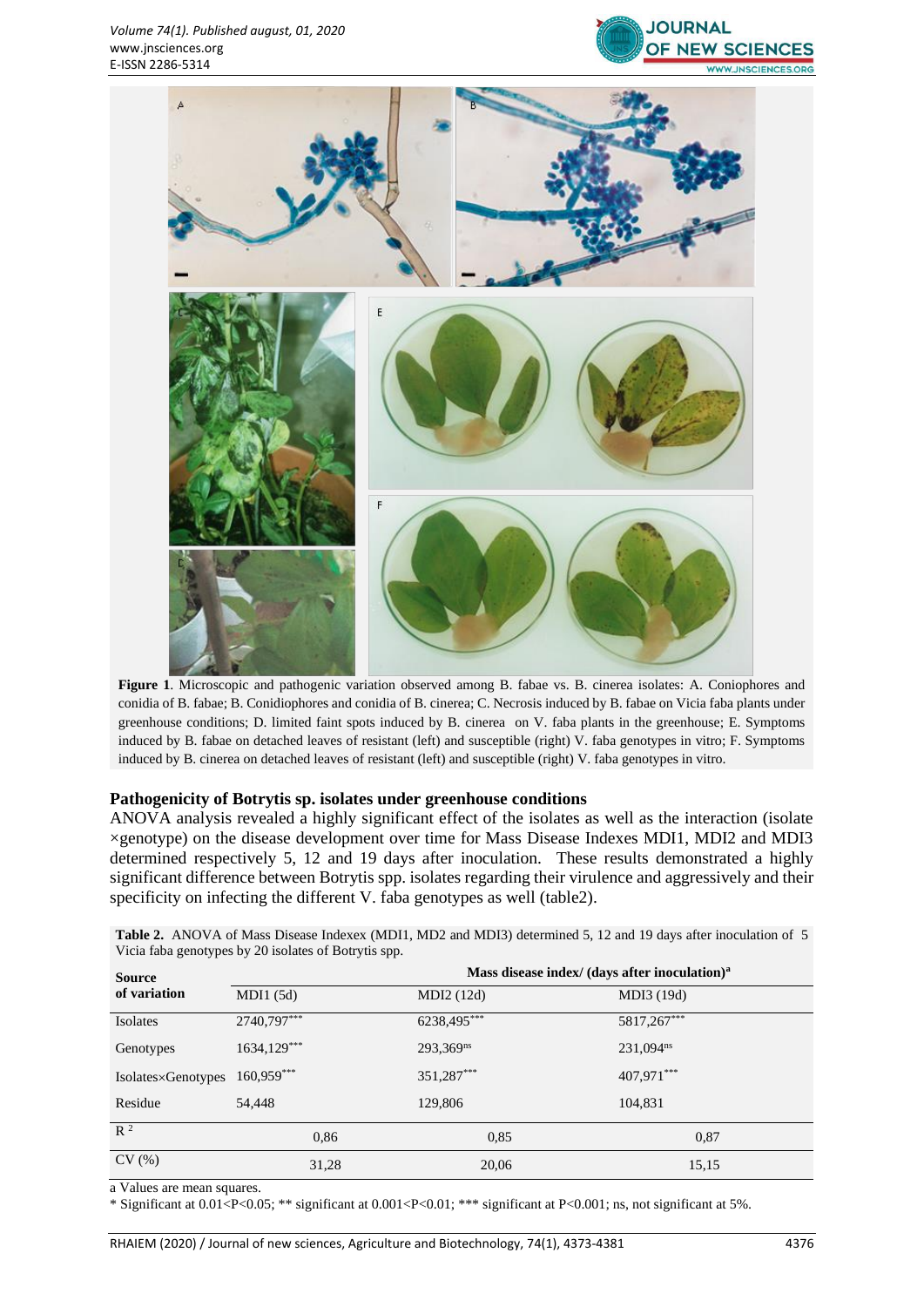

Based on the values of MDI2 and on LSD significance test, the 20 tested isolates were classified into 12 virulence groups according to the reaction of the inoculated genotypes (Table 3).

**Table 3.** Classification of *Botrytis* sp*.* isolates into virulence groups based on mean values of mass disease index MDI2 determined 12 days after inoculation and determined accordingly to the 5 *Vicia faba* genotypes reaction<sup>a</sup> and LSD test<sup>b</sup>.

| <b>Virulence</b> | <b>Isolates</b>   | <b>Genotypes</b> |       |           |                                  |           |               |           |               |           |       |
|------------------|-------------------|------------------|-------|-----------|----------------------------------|-----------|---------------|-----------|---------------|-----------|-------|
| groups           |                   | <b>BPL1821</b>   |       |           | <b>BPL1763</b><br><b>BPL1179</b> |           | <b>BPL710</b> |           | <b>LPF120</b> |           |       |
| 1                | IBf <sub>24</sub> | <b>HS</b>        | 94,07 | <b>HS</b> | 85,92                            | <b>HS</b> | 86,66         | <b>HS</b> | 92,59         | <b>HS</b> | 100   |
| 2                | IBf26             | <b>HS</b>        | 85,18 | <b>HS</b> | 81,85                            | <b>MS</b> | 58,51         | <b>HS</b> | 88,14         | <b>HS</b> | 92,59 |
| 3                | IBf7              | <b>HS</b>        | 85,18 | S         | 77,77                            | S         | 74,81         | <b>HS</b> | 82,22         | S         | 77,77 |
|                  | IBf27             | <b>HS</b>        | 92,59 | S         | 77,77                            | <b>MS</b> | 60,00         | S         | 73,33         | S         | 73,33 |
| $\overline{4}$   | IBf23             | S                | 68,88 | S         | 62,22                            | S         | 70,37         | <b>MS</b> | 52,59         | <b>HS</b> | 85,18 |
| 5                | IBf6              | <b>MS</b>        | 55,55 | S         | 76,29                            | <b>MS</b> | 60,00         | <b>HS</b> | 85,18         | S         | 61,48 |
|                  | IBf33             | S                | 65,92 | S         | 68,88                            | <b>MS</b> | 51,11         | S         | 71,85         | S         | 64,44 |
|                  | IBf34             | ${\bf S}$        | 74,81 | S         | 70,37                            | <b>MS</b> | 57,03         | S         | 68,88         | <b>MS</b> | 46,66 |
| 6                | Bf <sub>6</sub>   | ${\bf S}$        | 67,40 | S         | 67,40                            | S         | 64,44         | <b>MS</b> | 54,07         | <b>MS</b> | 51,11 |
| $\tau$           | IBf12             | <b>MR</b>        | 38,51 | <b>HS</b> | 85,18                            | <b>HS</b> | 92,59         | S         | 64,44         | S         | 74,81 |
| 8                | Rabat II          | <b>MS</b>        | 51,11 | S         | 61,48                            | <b>MS</b> | 60,00         | <b>MR</b> | 39,25         | <b>HS</b> | 80,74 |
|                  | Rabat I           | <b>MS</b>        | 48,14 | S         | 64,44                            | <b>MS</b> | 46,66         | <b>MR</b> | 37,77         | <b>MS</b> | 51,11 |
| 9                | IBf2              | <b>MS</b>        | 48,14 | <b>MS</b> | 48,14                            | S         | 62,96         | <b>MR</b> | 39,25         | <b>MS</b> | 45,18 |
|                  | Bf <sub>2</sub>   | <b>MS</b>        | 46,66 | <b>MS</b> | 49,62                            | <b>MS</b> | 51,11         | <b>MR</b> | 39,25         | <b>MS</b> | 60,00 |
| 10               | Bf1               | <b>MS</b>        | 43,70 | <b>MS</b> | 42,22                            | <b>MS</b> | 54,07         | <b>MS</b> | 49,62         | <b>MR</b> | 34,81 |
| 11               | Bf3               | <b>MR</b>        | 36,29 | <b>MS</b> | 43,70                            | <b>MS</b> | 49,62         | <b>MR</b> | 22,96         | S         | 61,48 |
|                  | Bc Kel            | <b>MR</b>        | 36,29 | <b>MR</b> | 25,92                            | <b>MR</b> | 21,48         | <b>MR</b> | 34,81         | <b>MR</b> | 24,44 |
| 12               | Bc.air fr.        | <b>MR</b>        | 21,48 | <b>MR</b> | 33,33                            | <b>MR</b> | 16,29         | <b>MR</b> | 37,77         | <b>MR</b> | 39,25 |
|                  | Bc. Angl          | <b>MR</b>        | 25,92 | <b>MR</b> | 33,33                            | <b>MR</b> | 15,55         | <b>MR</b> | 17,03         | R         | 12,59 |
|                  | Bc II             | <b>MR</b>        | 36,29 | <b>MR</b> | 22,96                            | <b>MR</b> | 18.51         | $\bf{R}$  | 14,07         | $\bf{R}$  | 14,07 |

 $\frac{a}{b}$  HR=highly resistant; R=resistant; MR=moderately resistant; MS=moderately susceptible; S=susceptible; HS=highly susceptible;  $\frac{b}{c}$  LSD<sub>0.05</sub> = 15,08

The highest level of infection was induced by isolate IBf24, representing the first group of virulence, with MDI values superior to 80% on the 5 tested genotypes that had all highly susceptible reaction, whereas the 4 isolates of B. cinera, classified in group 12, were the least pathogenic and induced moderate resistant to resistant reactions on the different genotypes. Differential levels of infection were observed for the other isolates. Based on the mean values of MDI2 corresponding to the global reaction on the 5 genotypes, isolate IBf24 of B. fabae from Beja was found to be the most virulent while Bf3, Bf1, Rabat I, IBf2 et Bf2 were the least virulent among B. fabae isolates. The four B. cinerea isolates were significantly less virulent than those of B. fabae (Table 4).

**Table 4.** Mean values of mass disease index MDI2 determined 12 days after inoculation for the 20 isolates of *Botrytis* sp*.*

| <b>Isolates</b> | MDI2 (Means) $*$       |
|-----------------|------------------------|
| Bc Angleterre   | 20,888 <sup>a</sup>    |
|                 |                        |
| Bc II (France)  | $21,185$ <sup>a</sup>  |
| Bc Kelibia      | 28,592 ab              |
| Bc air Fr.      | $29,629$ b             |
| Bf3             | 42,814 $\degree$       |
| Bf1             | 44,888 c               |
| Rabat I         | 46,074 $\degree$       |
| IBf2            | 48,740 $\degree$       |
| Bf <sub>2</sub> | 49,333 c               |
| Rabat II        | 58,518 <sup>d</sup>    |
| Bf6             | $60,888$ <sup>de</sup> |
| IBf34           | $63,555$ def           |
| IBf33           | $64,444$ def           |
| IBf6            | $67,703$ efg           |
| IBf23           | $67,851$ efg           |
| IBf12           | $71,111$ fg            |
| IBf27           | 75,407 gh              |
| IBf7            | 79,555 h               |
| IBf26           | 81,259h                |
| IBf24           | 91,851 <sup>i</sup>    |

\* Values followed by the same letter are not significantly

different at  $5\%$ ; LSD $_{0.05}$  =6,744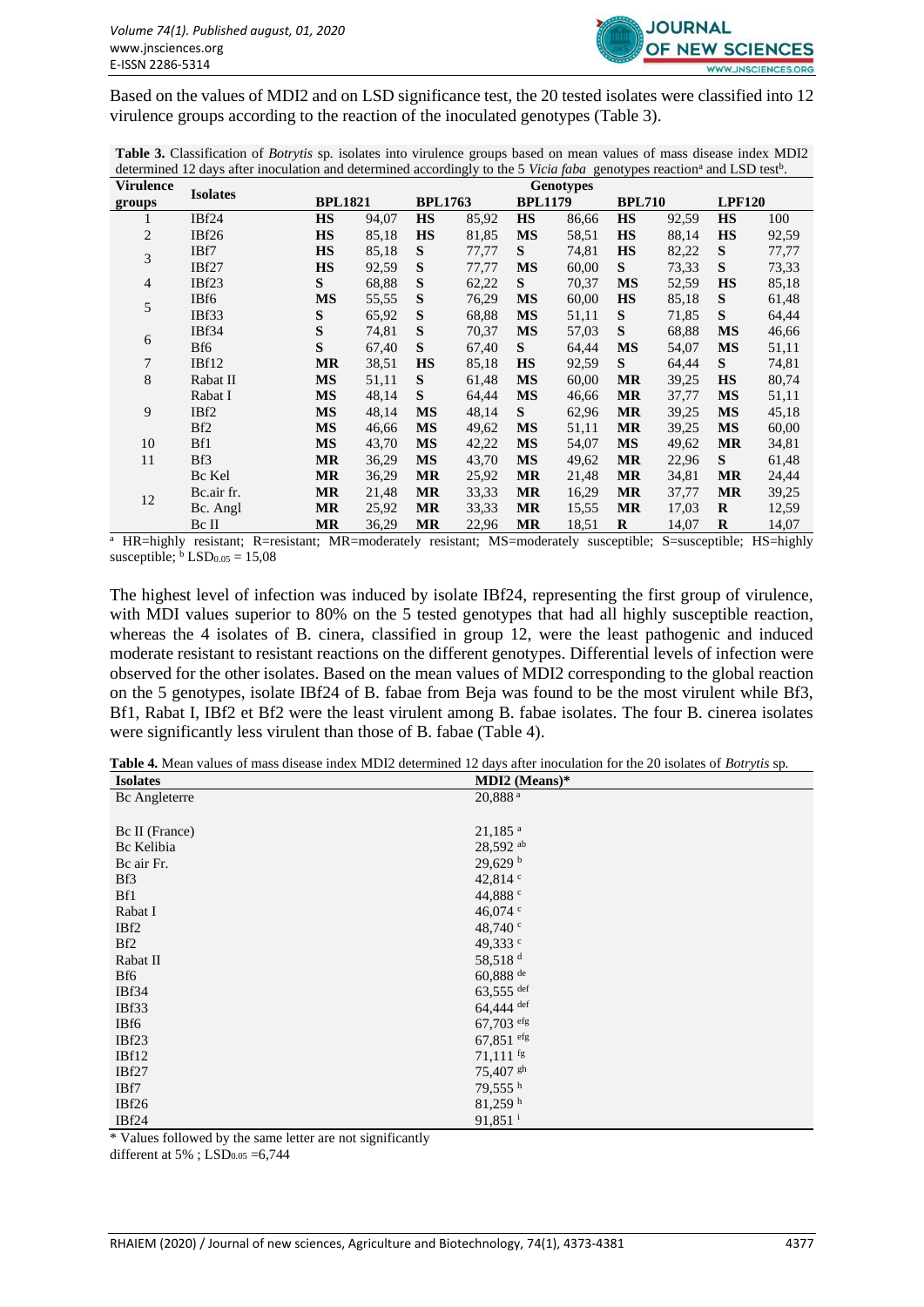

#### **Pathogenicity of Botrytis sp. isolates based on detached leaves in vitro**

ANOVA results revealed significant effects of the isolates and the interaction isolates genotypes on disease development in vitro on detached leaves (Table 5) demonstrating similarly to the greenhouse pathogenicity testing, the existence of pathogenic variability among Botrytis spp. isolates and a specific interaction between isolates and genotypes. However, a more pronounced effect of the genotypes was observed in vitro.

**Table 5.** ANOVA of mean disease indexes on detached leaves IMF1, IMF2, IMF3 and the infested leaf area determined respectively 24, 48 and 96 and 120 hours after incubation of detached leaves of 5 *Vicia faba* genotypes inoculated with 20 isolates of *Botrytis* spp

|                            | Mean disease index/ (hours after incubation) <sup>a</sup> | Infested leaf area     |            |             |
|----------------------------|-----------------------------------------------------------|------------------------|------------|-------------|
| <b>Source of variation</b> | IMF1 (24h)                                                | IMF <sub>2</sub> (48h) | IMF3 (96h) | (120 h)     |
| Isolates                   | $0.399***$                                                | $0.685***$             | 2,198***   | 3610,660*** |
| Genotypes                  | $0.297***$                                                | $0.503***$             | $1.217***$ | 1797,550*** |
| Isolates×Genotypes         | $0.154***$                                                | $0,222***$             | $0.291***$ | 331,716***  |
| Residue                    | 0.049                                                     | 0,061                  | 0,122      | 148,620     |
| $\mathbb{R}^2$             | 0.80                                                      | 0.83                   | 0,85       | 0.87        |
| CV(%)                      | 18.68                                                     | 19.19                  | 20,88      | 43,52       |

<sup>a</sup> Values are mean squares.

\*\*\* Significant at *P*<0.001

Based on the extent of necrosis on leaf area 120 h after incubation, and accordingly to a resistance scale for detached leaves (Hanounik et Maliha 1986), Botrytis spp. isolates were classified into 7 virulence groups (Table 6).

**Table 6.** Classification of 20 *Botrytis* sp. isolates into virulence groups based on the reaction<sup>a</sup> of 5 inoculated *Vicia faba* genotypes and determined accordingly to the infected leaf area assessed 120h after incubation of detached leaves and the 1- 4 scale for detached leaves of Hanounik et Maliha (1986)

| <b>Virulence</b> | <b>Isolates</b>   | <b>Genotypes</b> |                |                |               |               |
|------------------|-------------------|------------------|----------------|----------------|---------------|---------------|
| groups           |                   | <b>BPL1821</b>   | <b>BPL1763</b> | <b>BPL1179</b> | <b>BPL710</b> | <b>LPF120</b> |
| 1                | Bf6               | $\mathbf S$      | <b>HS</b>      | <b>HS</b>      | S             | <b>HS</b>     |
| 2                | IBf <sub>24</sub> | ${\bf S}$        | <b>HS</b>      | $\mathbf R$    | $\mathbb{R}$  | HS            |
| 3                | IBf26             | S                | HR             | $\mathbb{R}$   | $\mathbf R$   | S             |
| $\overline{4}$   | IBf7              | <b>HR</b>        | S              | $\mathbb{R}$   | <b>HR</b>     | <b>HS</b>     |
|                  | Bf1               | $\mathbb{R}$     | ${\bf S}$      | <b>HR</b>      | $\mathbf{R}$  | S             |
| 5                | IBf12             | HR               | $\mathbb{R}$   | ${\bf S}$      | HR            | $\mathbf R$   |
|                  | Bf3               | <b>HR</b>        | <b>HR</b>      | $\mathbb{R}$   | $\mathbf R$   | ${\bf S}$     |
| 6                | IBf34             | $\mathbb{R}$     | R              | <b>HR</b>      | $\mathbb{R}$  | S             |
|                  | Bf <sub>2</sub>   | $\mathbb{R}$     | $\mathbb{R}$   | $\mathbf{R}$   | <b>HR</b>     | HR            |
|                  | IBf27             | $\mathbb{R}$     | $\mathbb{R}$   | <b>HR</b>      | <b>HR</b>     | $\mathbf{R}$  |
|                  | RII               | $\mathbb{R}$     | HR             | $\mathbf{R}$   | HR            | $\mathbb{R}$  |
|                  | IBf6              | $\mathbb{R}$     | <b>HR</b>      | <b>HR</b>      | <b>HR</b>     | $\mathbb{R}$  |
|                  | IBf23             | $\mathbb{R}$     | <b>HR</b>      | <b>HR</b>      | HR            | HR            |
| 7                | RI                | HR               | $\mathbf{R}$   | HR             | HR            | <b>HR</b>     |
|                  | IBf33             | HR               | <b>HR</b>      | HR             | <b>HR</b>     | $\mathbf R$   |
|                  | IBf2              |                  |                |                |               |               |
|                  | Bc. Kelibia       |                  |                |                |               |               |
|                  | Bc. air Fr.       | HR               | <b>HR</b>      | <b>HR</b>      | HR            | HR            |
|                  | Bc. Angleterre    |                  |                |                |               |               |
|                  | Bc. II            |                  |                |                |               |               |

 $\frac{1}{4}$ HR=highly resistant (0-25% necrosis); R=resistant (26-50% necrosis, few sporulation); S=susceptible (51-75% necrosis, medium sporulation); HS=highly susceptible (76-100% necrosis, abundant sporulation).

This classification presented some similarities with that obtained with the greenhouse pathogenicity assay, mainly regarding the fact that B. cinerea isolates were the least pathogenic, and the highest level of pathogenicity was in both cases observed for B. fabae isolates IBf24, IBf7 and IBf26. Symptoms induced by B. cinerea isolates were in both assays limited to some spots while B. fabae isolates induced very obvious and spread necrosis (Figure 1C-D). Some B. fabae isolates, namely IBf23, IBf6 and Bf27, were however less pathogenic in vitro in relation de some or all V. faba genotypes than under greenhouse conditions. In contrast, other isolates, essentially Bf6 but also Bf1 and Bf3, induced more necrosis on detached leaves than on whole plants. It is also important to notice that different virulence groups were obtained using the two evaluation methods. In general, the classification based on the 1-4 scale used for detached leaves method seems to surestimate the resistance of the genotypes as many isolates, namely IBf2, IBf23, IBf33, Rabat I, Rabat II, IBf6, IBf27 and Bf2 were judged to be with the same level of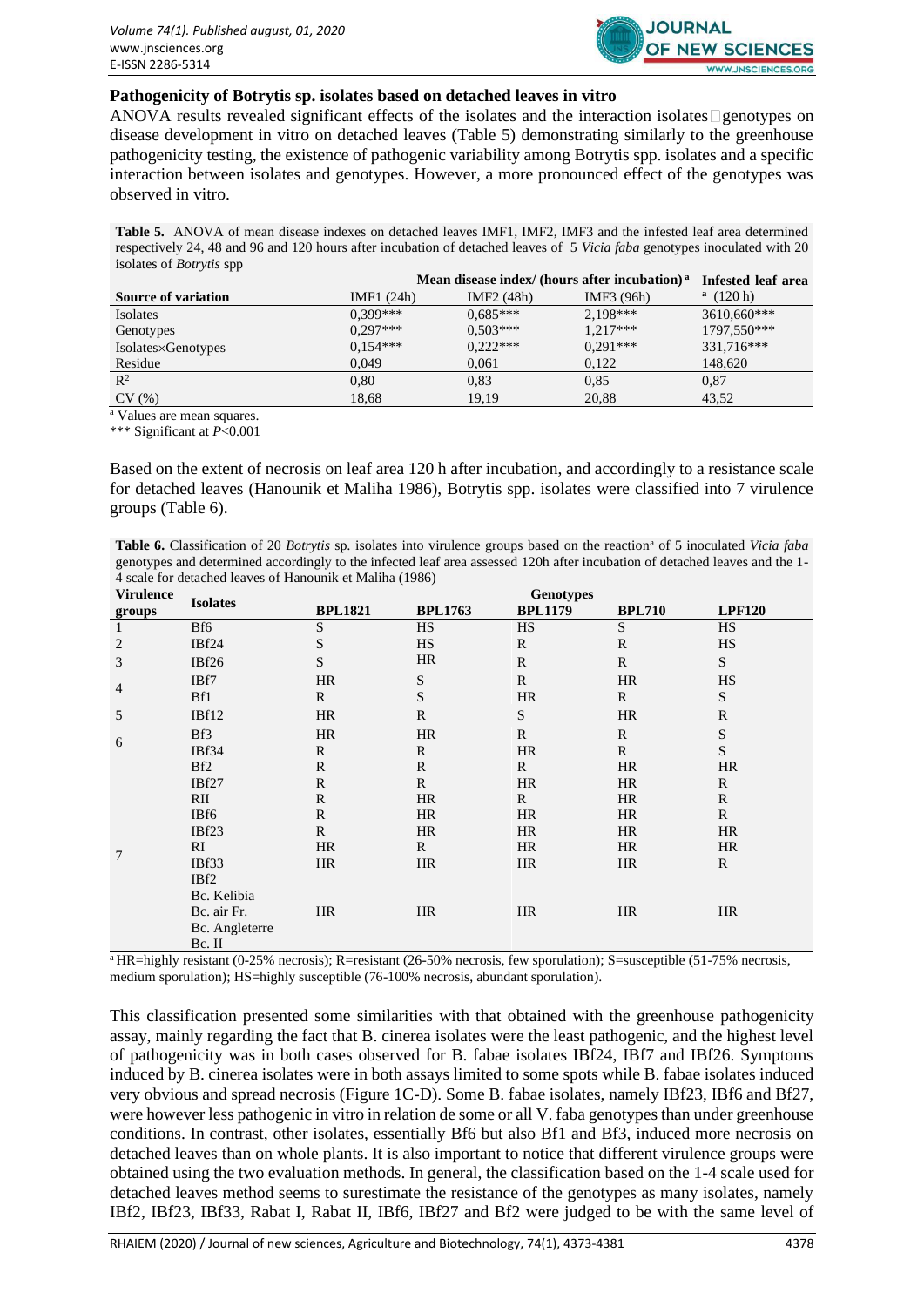

pathogenicity as B. cinerea isolates. This can be attributed to the fact that, based on this scale, genotypes are classified as resistant even for a percentage of coverage by necrosis that may reach 50%. In this context, and to prevent this eventual surestimation a new 0-9 scale (Ding et al. 1993- modified) for detached leaves was proposed and new disease indexes for detached leaves were calculated. In order to evaluate the reliability of using one method or another, correlations between disease assessment on whole plants under greenhouse conditions and on detached leaves in vitro, using both 1-4 and new 0-9 proposed scales, were determined. Correlations between diseaese assessments using the two evaluation methods were significant for most isolates. Correlations indexes were higher when the new 1-9 developed scale for detached leaves was used instead of the 1-4 scale (Table 7).

**Tableau 7.** Correlations between disease assessment under greenhouse conditions (MDI) and on detached leaves (IMF); where IMF-0-4 and IMF-0-9 are respectively mean disease indexes determined based on the 0-4 and the proposed 0-9 scales for detached leaves.

| scaics for detaction icaves.<br><b>Isolates</b> |            | <b>Correlations</b>      |                       |
|-------------------------------------------------|------------|--------------------------|-----------------------|
|                                                 |            | $IMF_0_4$                | IMF $09$              |
|                                                 | <b>MDI</b> | $0,472**$                | 0,487**               |
| Bf1                                             |            | $p=0,008$                | $p=0,006$             |
|                                                 | <b>MDI</b> | $0,413*$                 | $0,369*$              |
| Bf2                                             |            | $p=0,023$                | $p=0,045$             |
|                                                 | <b>MDI</b> | $0,737***$               | $0.804***$            |
| Bf3                                             |            | $p=0,000$                | $p=0,000$             |
|                                                 | <b>MDI</b> | $0,583**$                | $0.585**$             |
| Bf6                                             |            | $p=0,001$                | $p=0,001$             |
| Rabat I                                         | <b>MDI</b> | $0,308$ ns               | $0,450*$              |
|                                                 |            | $p=0,098$                | $p=0,013$             |
| Rabat II                                        | <b>MDI</b> | $0,342$ ns               | $0,401*$              |
|                                                 |            | $p=0,065$                | $p=0,028$             |
| IBf <sub>2</sub>                                | <b>MDI</b> | $0,472**$                | $0.311$ ns            |
|                                                 |            | $p=0,008$                | $p=0.095$             |
| IBf 6                                           | <b>MDI</b> | $0.391*$                 | $0,369*$              |
|                                                 |            | $p=0,032$                | $p=0,045$             |
| IBf 7                                           | <b>MDI</b> | $0,269$ ns               | $0,247$ ns            |
|                                                 |            | $p=0,151$                | $p=0.187$             |
| <b>IBf</b> 12                                   | <b>MDI</b> | $0.658***$               | $0.611***$            |
|                                                 |            | $p=0,000$                | $p=0,000$             |
| IBf 23                                          | MDI        | $0,325$ ns               | $0,408*$              |
|                                                 |            | $p=0,080$                | $p=0,025$             |
| <b>IBf</b> 24                                   | <b>MDI</b> | $0,442*$                 | $0,457*$              |
|                                                 |            | $p=0,015$                | $p=0,011$             |
| IBf 26                                          | <b>MDI</b> | $0,567**$                | $0.536**$             |
|                                                 |            | $p=0,001$                | $p=0,002$             |
| <b>IBf</b> 27                                   | <b>MDI</b> | $0.448*$                 | $0,466*$              |
|                                                 |            | $p=0,013$                | $p=0,010$             |
| <b>IBf</b> 33                                   | <b>MDI</b> | $0.633***$               | $0.702***$            |
|                                                 |            | $p=0,000$                | $p=0,000$             |
| <b>IBf</b> 34                                   | <b>MDI</b> | $0.526**$<br>$p=0,003$   | $0,459*$<br>$p=0,011$ |
|                                                 | <b>MDI</b> | $0.524***$               | $0,522***$            |
| Correlation for Botrytis fabae                  |            | $p=0,000$                | $p=0,000$             |
|                                                 | <b>MDI</b> | $\overline{\phantom{m}}$ | $0.819***$            |
| Bc Kelibia                                      |            | $p = - -$                | $p=0,000$             |
|                                                 | $MDI$      | $0,069$ ns               | $0,145$ ns            |
| Bc Air France                                   |            | $p=0,717$                | $p=0,445$             |
|                                                 | <b>MDI</b> | $\overline{\phantom{a}}$ | $0,145$ ns            |
| Bc Angleterre                                   |            | $p = - -$                | $p=0,445$             |
|                                                 | <b>MDI</b> | --                       | $0.528**$             |
| Bc II (France)                                  |            | $p=---$                  | $p=0,003$             |
| Correlation for                                 | MDI        | $0,036$ ns               | $0,432***$            |
| <b>Botrytis</b> cinerea                         |            | $p=0,699$                | $p=0,000$             |
| Correlation for                                 | <b>MDI</b> | $0.578***$               | $0.625***$            |
| <i>Botrytis</i> sp.                             |            | $p=0,000$                | $p=0,000$             |

\* Significant at 0.01<*P*<0.05; \*\* significant at 0.001<*P*<0.01; \*\*\* significant at *P*<0.001; ns, not significant at 5%.

In particular, contrarily to the 0-4 scale which did not allow the establishment of any statistical correlations for B. cinerea isolates, significant correlations were obtained with the 0-9 proposed scale. In fact, since a level of infection of 1 is attributed to necrosis covering between 0 to 25 % of the leaf surface, the 1-4 scale is not likely to be able to allow any discrimination between B. cinerea isolates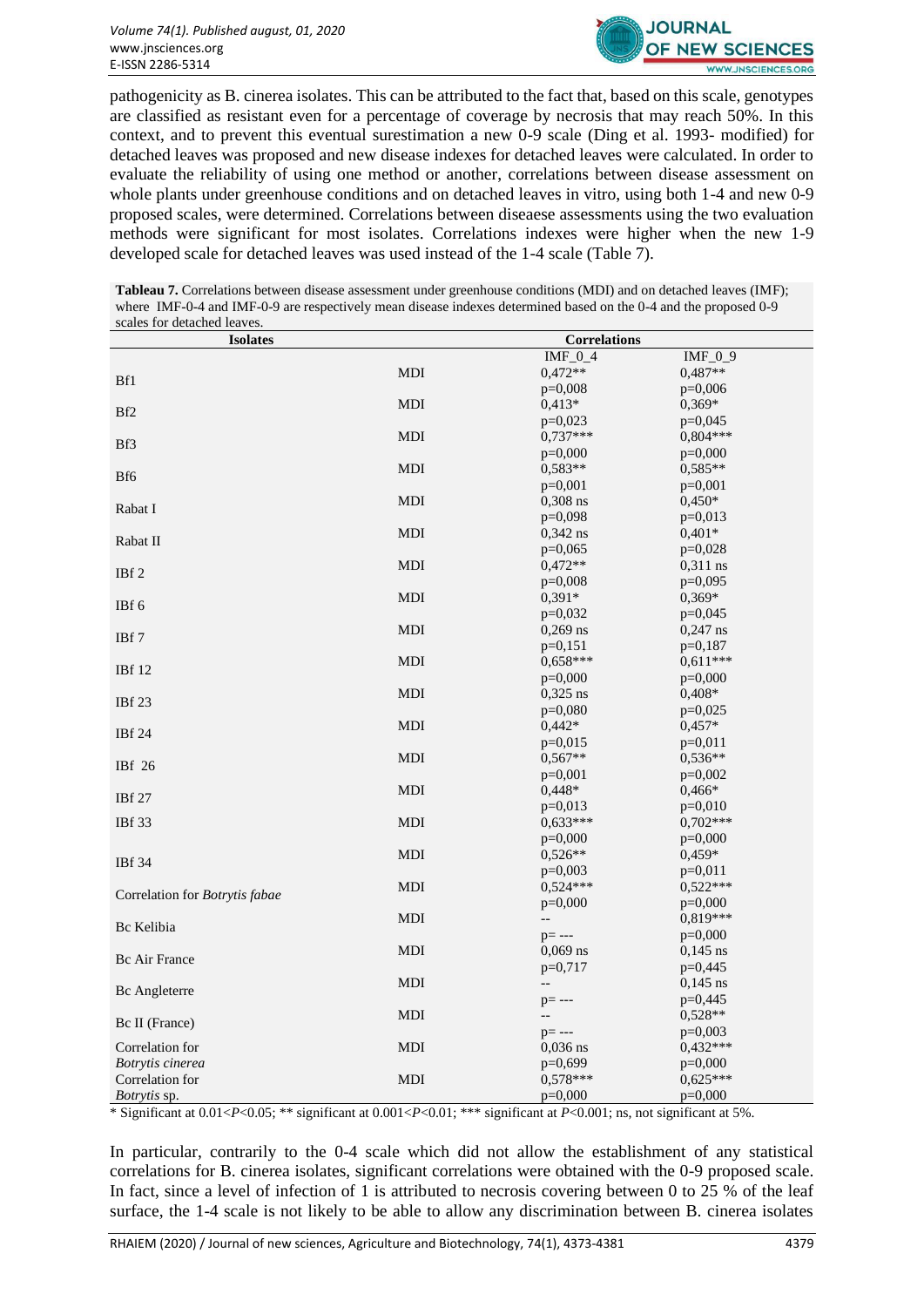

which were found to be in general less virulent with less pathogenic variability than B. fabae isolates. Previous studies showed that even the evaluation methods used to evaluate the pathogenicity of B. fabae or either to screen for resistance against this pathogen seem to be simple, the relationship between the evaluation methods is not often evident (Tivoli et al. 1986). Il is important to notice in this context, that according to the system plant pathogen-host, the initiation of infection may be slow at the beginning but the plant is unable to limit its spread later. This is is probably due to different defense mechanisms of the plant (Tivoli et al. 1986) which may not be taken into account when using the detached leaves evaluation method.

## **Conclusion**

A high pathogenic variability was revealed among Botrytis sp. and particularly among B. fabae isolates using both greenhouse and detached leaves evaluation methods, which is in perfect agreement with many previous studies (Dereje 1996; Hanounik et Maliha 1984; Hanounik et Maliha 1986). Isolates were classified. Isolate IBf24 of B. fabae, from Beja region was found to be the most virulent among the 20 considered isolates of Botrytis sp. Isolates classified in the same virulence groups, determined either under greenhouse conditions or in vitro on detached leaves, do not necessary belong to the same geographic location. This is similar to what was previously shown in other studies (Dereje 1996). Very low levels of infection were observed on the 5 differential Vicia faba genotypes when inoculated with B. cinerea isolates. The latter induced generally limited spots, which evolved very slowly over time, contrarily to B. fabae isolates, which produced obvious necrosis that became darker, spread very fast and led even to the breakage of whole stems and plants collapsing in many cases. This confirms previous conclusions stating that B. cinerea is much less virulent than Botrytis fabae (Hashim et al. 1997) and that B. cinerea may enter the agressive stage only under particularly very favorable conditions (Harrisson 1983).

Adopting a 1-4 scale for disease assessment on detached leaves was shown to overestimate resistance among V. faba genotypes and to be unable to discriminate accurately between pathogenic variations. The 1-9 scale for detached leaves proposed in this study allowed the establishment of more significant correlations with the greenhouse evaluation method. However, based on these results, the in vitro evaluation method is likely to be not really reliable when used alone and should probably be associated with other confirmation methods.

#### **References**

- **Dereje G (1996)** Morphological, cultural and pathogenic variability among nine isolates of Botrytis fabae from Ethiopia. Fabis News 38/39: 37-41
- **Ding G, Xung L, Oifang G, Pingxi L, Dazhao Y, Ronghal H (1993)** Evaluation and screening of faba bean germaplasm in China, Fabis News 32: 8-10.
- **Elliot JE, Wettington WJ (1979)** An assessment of varietal resistance to chocolate spot (Botrytis fabae) infection of field beans (Vicia faba) with some indications of its heritability and its mode of inheritance. J Agric Sci Camb 93: 411-418
- **Hanounik SB, Maliha N (1986)** Horizontal and vertical resistance in Vicia faba to chocolate spot caused by B. fabae. Plant Dis 70: 770-773
- **Hanounik S, Maliha N (1984)** Pathogenic and cultural variability in Botrytis fabae. Fabis News 10: 21-24
- **Hanounik SB, Robertson LD (1988)** New sources of resistance in Vicia faba to chocolate spot caused by Botrytis fabae. Plant Dis 72: 696-698.
- **Harrisson JG (1983)** Dinstinguishing between lesions caused by Botrytis fabae and Botrytis cinerea on field bean leaves. Trans Br Mycol Soc 81: 663-664
- **Harrisson JG (1984)** Botrytis cinerea as an important cause of chocolate spot in field beans. Trans Br Mycol Soc 83: 631-637
- **Hashim M, Roberts JA, Rossall S, Dickinson MJ (1997)** Leaflet abscission and phytoalexin production during the response of two faba bean breeding lines to Botrytis infection. Plant Pathol 46: 989-996
- **Huston RA, Mansfield JWB (1980)** A genetical approach to the analysis of mechanisms of pathogenicity in Botrytis / Vicia faba interactions. Physiol Plant Pathol 17: 309-317